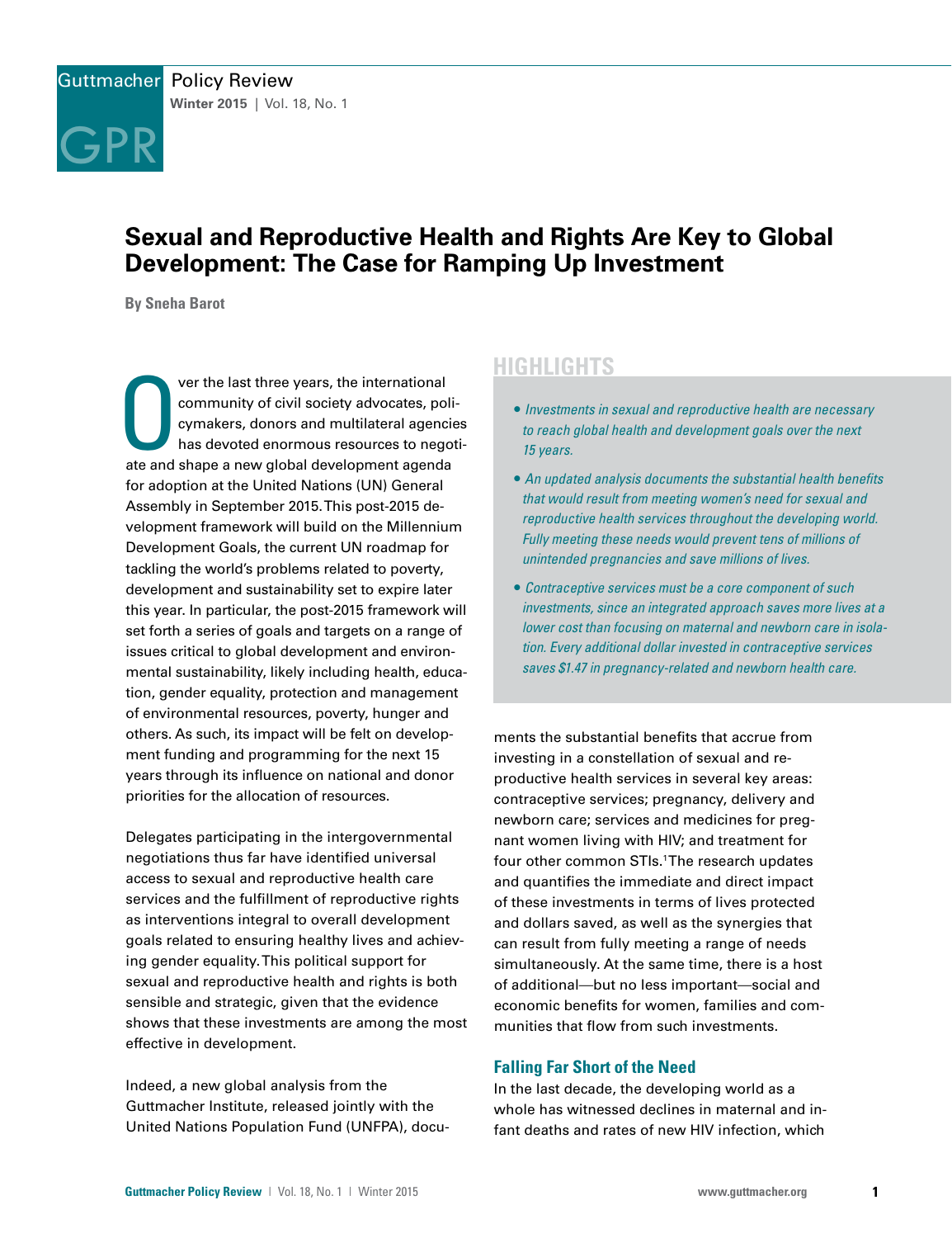#### **Reasons for Unmet Need for Contraception**

*An updated 2014 study from Guttmacher analyzed the reasons why many married women in developing countries who are fertile and do not want a child in the next two years or at all are not practicing contraception.2 Although the reasons vary across country and region, the most widespread have less to do with barriers to access to methods (as commonly viewed) than with women's concerns about side effects and health risks (both real and perceived),* 

*their perceived low risk of pregnancy due to infrequent sexual activity, and opposition from partners or others. Such findings point to the importance not only of expanding the reach of family planning programs, but also of improving the quality of services (with better information and counseling about method effectiveness and possible side effects) and of providing a broad range of methods (so that women can make informed choices). In the long run, however, policymak-*

*ers and donors seeking to reduce unmet need for contraception cannot focus on access or quality improvements alone. Rather, they will need to revive investments in new contraceptive technologies that address women's needs and concerns, such as methods with fewer side effects or those that can be used at the time of sex for women who engage in infrequent sexual activity.* 

reflects increased international efforts in these health areas. Yet, progress has been uneven, and widespread disparities endure among and within countries. Guttmacher's new report, *Adding It Up: The Costs and Benefits of Investing in Sexual and Reproductive Health 2014,* finds that throughout the developing world, fulfillment of women's sexual and reproductive health needs is lacking.<sup>1</sup> The report builds on previous analyses and calculates the costs and benefits of meeting the developing world's needs for contraceptive, maternal and newborn care. Moreover, for the first time, this analysis also includes services for pregnant women living with HIV and their newborns, and treatment for women with common STIs.

#### **Contraception**

*Adding It Up 2014* documents that more than half of all women of reproductive age in developing regions are at risk of pregnancy and want to avoid a pregnancy in the next two years or longer.<sup>1</sup>Yet, one-fourth of these women—225 million in 2014 are not practicing contraception or are using traditional methods such as withdrawal or common methods of periodic abstinence. These women have an unmet need for modern contraception. Accordingly, they are at high risk for a number of negative health consequences due to unintended pregnancy. Every year, 74 million unintended pregnancies occur in developing countries, which lead to an estimated 28 million unplanned births and 36 million abortions (20 million of which are

unsafe). The vast majority of these unintended pregnancies—81%—occur among women with an unmet need for contraception. The reasons for this unmet need are many and varied (see box).

Although more women are using modern contraceptives now than a decade ago, unmet need remains high worldwide. In fact, it has increased slightly since 2008, largely because levels of contraceptive use have not quite kept up with global population growth and the growing desire for smaller families. The problem of unmet need for modern contraception is not only persistent, but is concentrated among women wanting to avoid pregnancy who live in the poorest households, those with low education, teenage women and those living in rural areas. Within developing regions, this disparity plays out between poorer and wealthier areas. For example, Sub-Saharan Africa and South Asia together account for 40% of women wanting to avoid pregnancy, but for 61% of women with unmet need for modern contraception.

#### Maternal and Newborn Health

Because the health of a mother and her newborn are closely intertwined, their care must also be linked. The World Health Organization (WHO) has established standards to define a minimum level of care for all reproductive-age women and their infants—before and during pregnancy, during childbirth and after birth—to promote safe and healthy outcomes.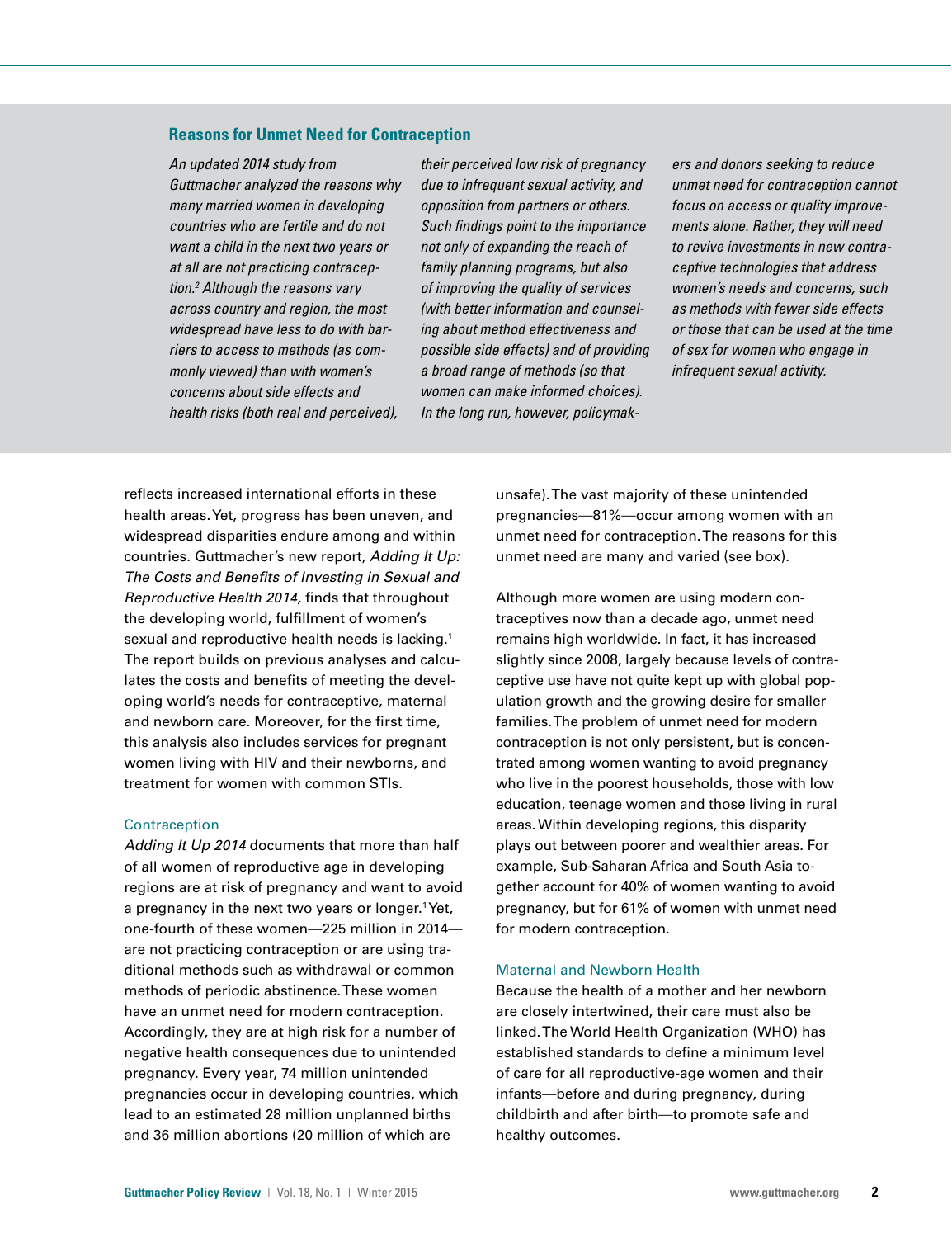*Adding It Up 2014* documents that among the 125 million women who give birth annually in developing regions, more than four in 10 do not obtain the minimum of four antenatal visits recommended by WHO.1 Even when they do make those visits, they do not receive all of the services that they need. About one-third of women across developing countries do not deliver their babies in a health facility, and this problem is particularly common in Eastern Africa. Among women who experience an obstetric complication during pregnancy or delivery, such as hypertension, hemorrhage or obstructed labor, more than two-thirds do not receive the care that they need—either because they do not deliver in a health facility or that facility does not provide the necessary care. Moreover, more than two-thirds of newborns who need medical care for major complications do not receive it.

Women whose pregnancies do not result in a live birth—because of miscarriage, stillbirth or abortion—also need care, but a substantial portion does not receive it. For example, five million women in developing countries do not get facilitybased care for a miscarriage or stillbirth, and just over three million women with complications from unsafe abortion do not receive postabortion care.

Failing to meet women's contraceptive and maternal health care needs leads to an estimated

**pregnancies annually, along with 1.8 million newborn and maternal deaths.**

290,000 pregnancy-related deaths each year among women in developing countries, including 22,000 from unsafe abortions. In addition, 2.9 million babies die in the first month of life. Nearly all of these deaths among women and infants could be prevented with adequate medical care.

#### HIV and Other STIs

Of the 1.6 billion women of reproductive age in the developing world, an estimated 66 million are at high risk of STIs, including HIV, and need prevention information, education and services.<sup>1</sup> Nearly 14 million women of reproductive age are living with HIV, including 11.6 million in Sub-Saharan Africa. The global expansion of access to antiretroviral therapy has changed the course of the AIDS epidemic. Still, although just over two-thirds of women living with HIV need antiretroviral therapy, a large proportion (48%) of women living with HIV do not receive it.

Pregnant women living with HIV have heightened sexual and reproductive health needs, including treatment for their own health as well as prevention of HIV transmission to their infants. Each year, 273,000 infants become infected with HIV during pregnancy and delivery or through breast-feeding. Of the 1.5 million women with HIV who give birth each year, more than one-third do not receive the antiretroviral therapy they need during pregnancy

| <b>CONTRACEPTION WORKS</b> |  |
|----------------------------|--|
|----------------------------|--|

Current level of care 100% of need for modern methods met Additional events averted **UNINTENDED PREGNANCIES AVERTED 231,000,000 283,000,000 52,000,000** Unplanned births 61,000,000 82,000,000 21,000,000 Safe abortions 106,000,000 116,000,000 10,000,000 Unsafe abortions 38,000,000 52,000,000 52,000,000 14,000,000 Miscarriages\* 25,000,000 31,000,000 6,000,000 6,000,000 Stillbirths† 1,600,000 2,200,000 600,000 **DEATHS AVERTED 1,200,000 1,800,000 600,000** Maternal 100,000 170,000 70,000 Newborn (aged <1 month) 1,100,000 1,600,000 500,000 *Notes:* Estimated are for 2014 for all developing regions. Numbers may not add up to totals because of rounding. \*Fetal deaths before 28 weeks' gestation. †Fetal deaths at or after 28

**Fully meeting the need for modern methods in developing regions could help women prevent 283 million unintended** 

weeks' gestation. *Source:* Guttmacher Institute.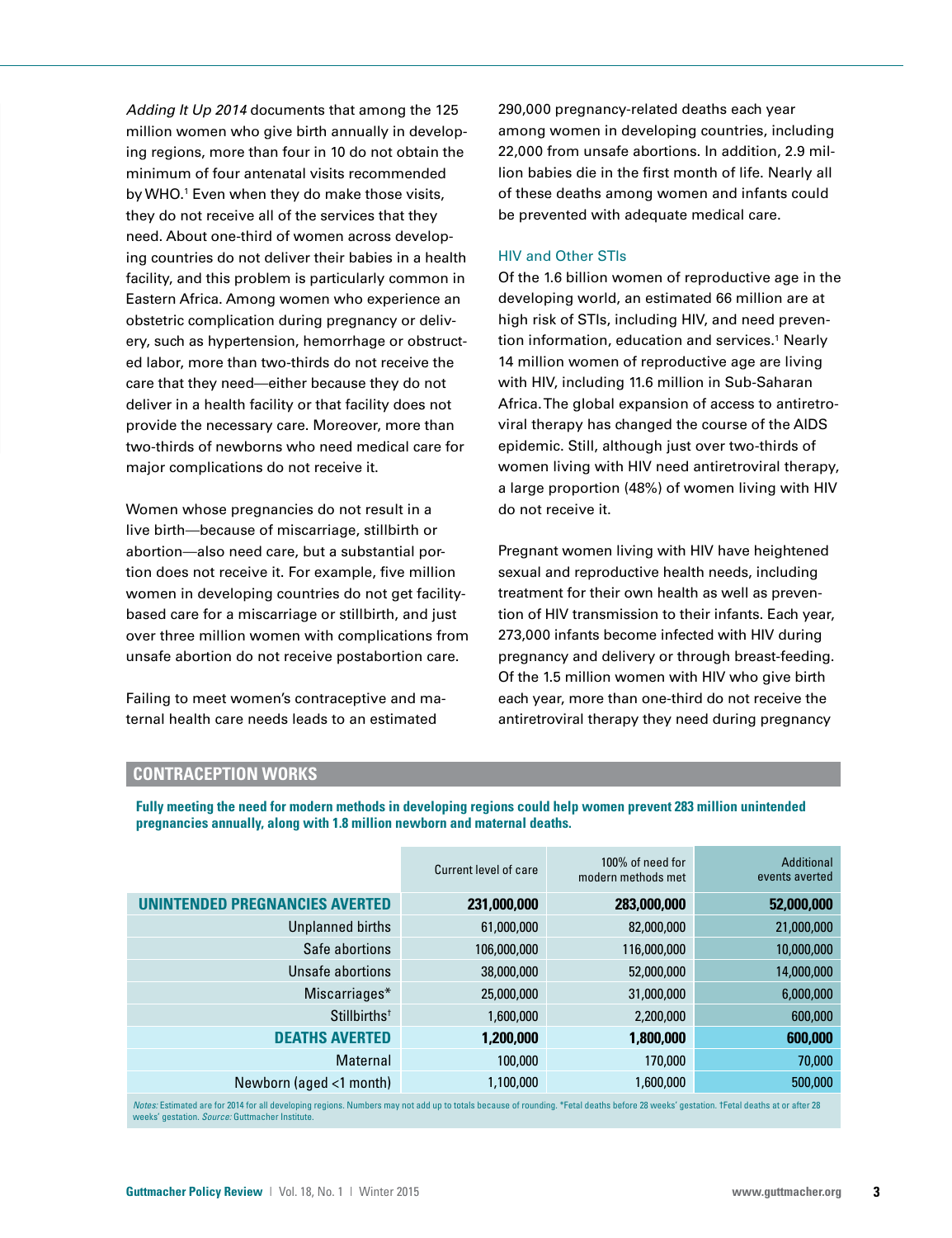to prevent this transmission to newborns, and three-quarters do not receive ongoing antiretroviral care to protect their own health.

STIs other than HIV are extremely common, but often go untreated—ultimately taking an enormous toll on women's reproductive health. Each year, about 200 million women of reproductive age are infected with one of four STIs: chlamydia, gonorrhea, syphilis and trichomoniasis. However, of those women, 83% do not receive services, even though all four STIs are curable. This gap may be due to a variety of factors, including asymptomatic infections, inadequate staff training and supplies, stigma surrounding STIs, and limited availability of STI testing and treatment in developing regions. However, untreated STIs can lead to serious health consequences, including infertility and increased risk of HIV acquisition, pregnancy complications and stillbirth.

## **BETTER TOGETHER**

**Fulfilling the umet need for both modern contraception and maternal and newborn health care would maximize the number of lives saved.**



Deaths related to unintended pregnancies Deaths related to intended pregnancies

*Notes:* Estimates are for 2014 for all developing regions. Numbers may not add to totals because of rounding. MNH=maternal and newborn health. *Source:* Guttmacher Institute.

## **When Needs Are Met**

Enabling women to plan their pregnancies and ensure healthy births would reap tremendous returns. If all 225 million women with an unmet need for modern contraception were to practice contraception, unintended pregnancies would drop by 70% and unsafe abortions would decline by 74%—leading to large and immediate health gains (see table, page 3).1

Fully meeting the unmet need for maternal and newborn health services would also lead to sizable declines in poor health outcomes. But because preventing unintended pregnancy is in itself a key component of improving maternal and newborn health outcomes, fully meeting the need for contraceptive care and maternal and newborn health care services simultaneously could achieve more dramatic improvements than investing in either one separately (see chart).<sup>1</sup> In particular, fully meeting the need for these services, including HIVrelated care for pregnant women and their newborns, would mean:

- maternal deaths would drop by two-thirds;
- newborn deaths would drop by three-fourths;
- the burden of disability related to pregnancy and delivery experienced by women and newborns would drop by three-fourths; and
- mother-to-newborn HIV transmission would be nearly eliminated.

*Adding It Up 2014* does not estimate the impact of HIV prevention or treatment services more broadly. For other STIs, data are limited, but the report provides new evidence that fully meeting women's needs for chlamydia and gonorrhea treatment would prevent an additional 28 million women from developing pelvic inflammatory disease and seven million women from developing infertility.

Beyond all of these direct and striking health gains, there is a bounty of other social and economic returns yielded by meeting women's sexual and reproductive health needs. These benefits are felt from the micro to the macro level, by women, their families and their communities. When their needs are met, women and children are more likely to be able to stay in school and gain an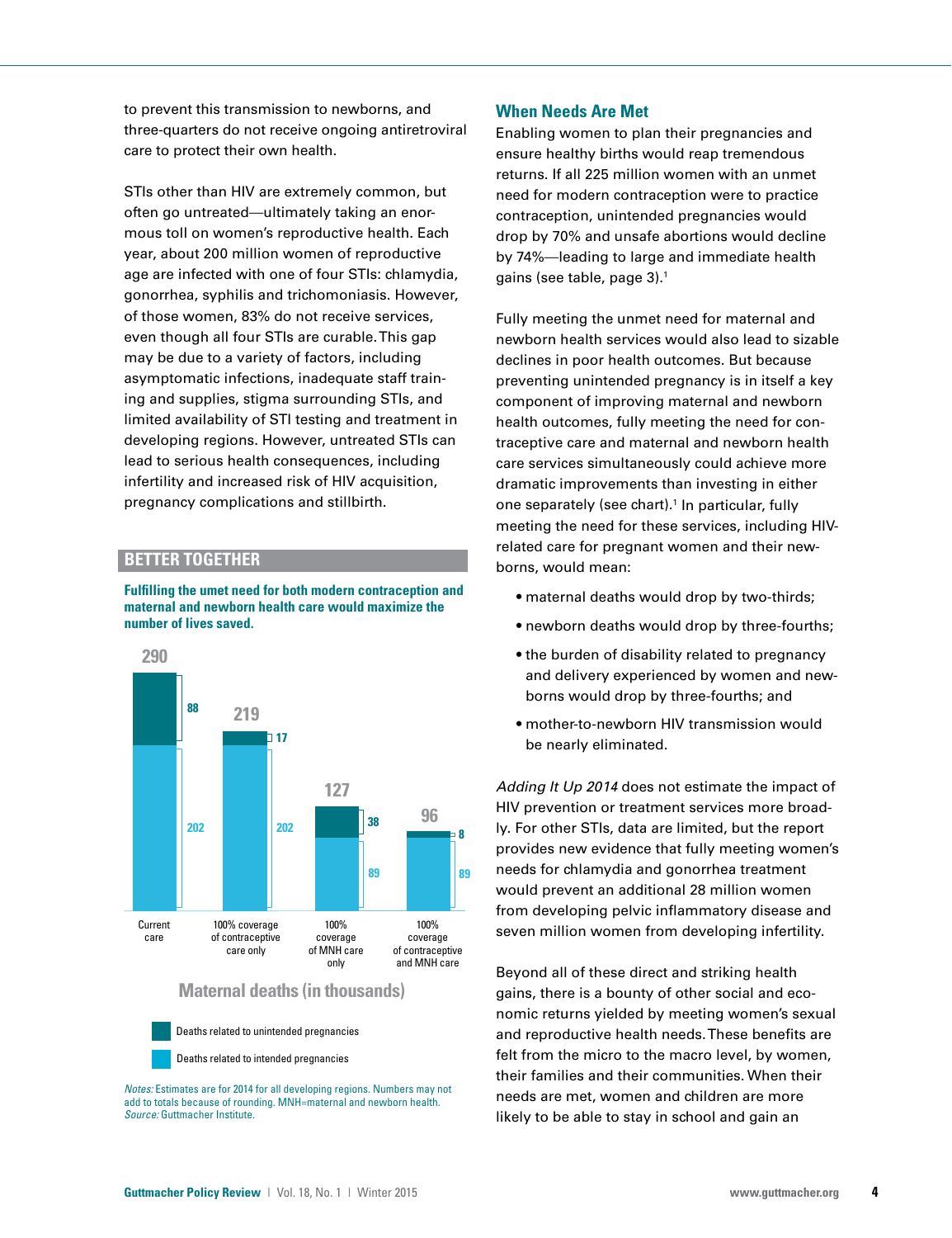education, which in turn will have a positive impact on their future labor force participation and earnings. Women experience an increase in social status, self-esteem and gender equity. Families face fewer orphaned children, and households can boost their savings and assets. Societies undergo improved living conditions, reduced poverty and fewer strains on environmental resources. All of these rippling benefits directly affect other global development goals.

#### **Costs and Cost-Effectiveness**

In 2014, the cost in developing countries for providing current levels of services related to modern contraception, maternal and newborn health care, HIV-related care for pregnant women and their newborns, and treatment for four common STIs totaled \$18.7 billion.<sup>1</sup> Fully meeting the need for this package of sexual and reproductive health

## **SOUND INVESTMENT**

**Expanding modern contraceptive services would help to offset the cost of improved maternal and newborn care in developing regions.**



*Notes:* Estimates are for 2014 for all developing regions. Numbers may not add to totals becasue of rounding. MNH=maternal and newborn health. \*Includes MNH care for all pregnancies (births, miscarriages, stillbirths and abortions) and HIV-related care for pregnant women and their newborns (HIV testing and counseling and antiretroviral care). *Source:* Guttmacher Institute.

services for women and their newborns would cost \$39.2 billion annually, slightly more than double the current expenditure.

Although all of these investments yield tremendous benefits, some are so cost-effective that they offset the cost of other services. In particular, contraceptive services reduce unintended pregnancies and unplanned births, which in turn lowers expenditures for maternal and newborn care, and frees up health system funds to provide other sexual and reproductive health services (see chart).<sup>1</sup> In stark terms, every additional dollar invested in contraception reduces the cost of pregnancy-related care (including HIV care for pregnant women and newborns) by \$1.47.

The case for combined investments makes sense in other ways too. Sexually active women are exposed to multiple health risks from adolescence through their reproductive years. Opportunities for care are maximized when services are offered as interconnected parts of a continuum of care that supports women throughout their sexual and reproductive life.

package of services is both effective and costeffective. And at an annual cost of only \$25 per woman of reproductive age in the developing world—or \$7 per person—it is a "best buy" in development. Indeed, a group of leading economists associated with the think tank Copenhagen Consensus Center conducted a cost-benefit analysis in 2014 of the proposed targets and goals under the post-2015 development framework and rated investment in sexual and reproductive health as "phenomenal"—among the top 13 out of 169 targets.<sup>3</sup>

#### **Joining Evidence with Policy**

Policymakers and other stakeholders involved in post-2015 negotiations should heed this overwhelming evidence that investing in sexual and reproductive health is effective and cost-effective too. The post-2015 framework is important not only as a policy statement, but because it will guide funding priorities at the country and global levels. Indeed, achieving a global consensus that calls explicitly for robust support for sexual and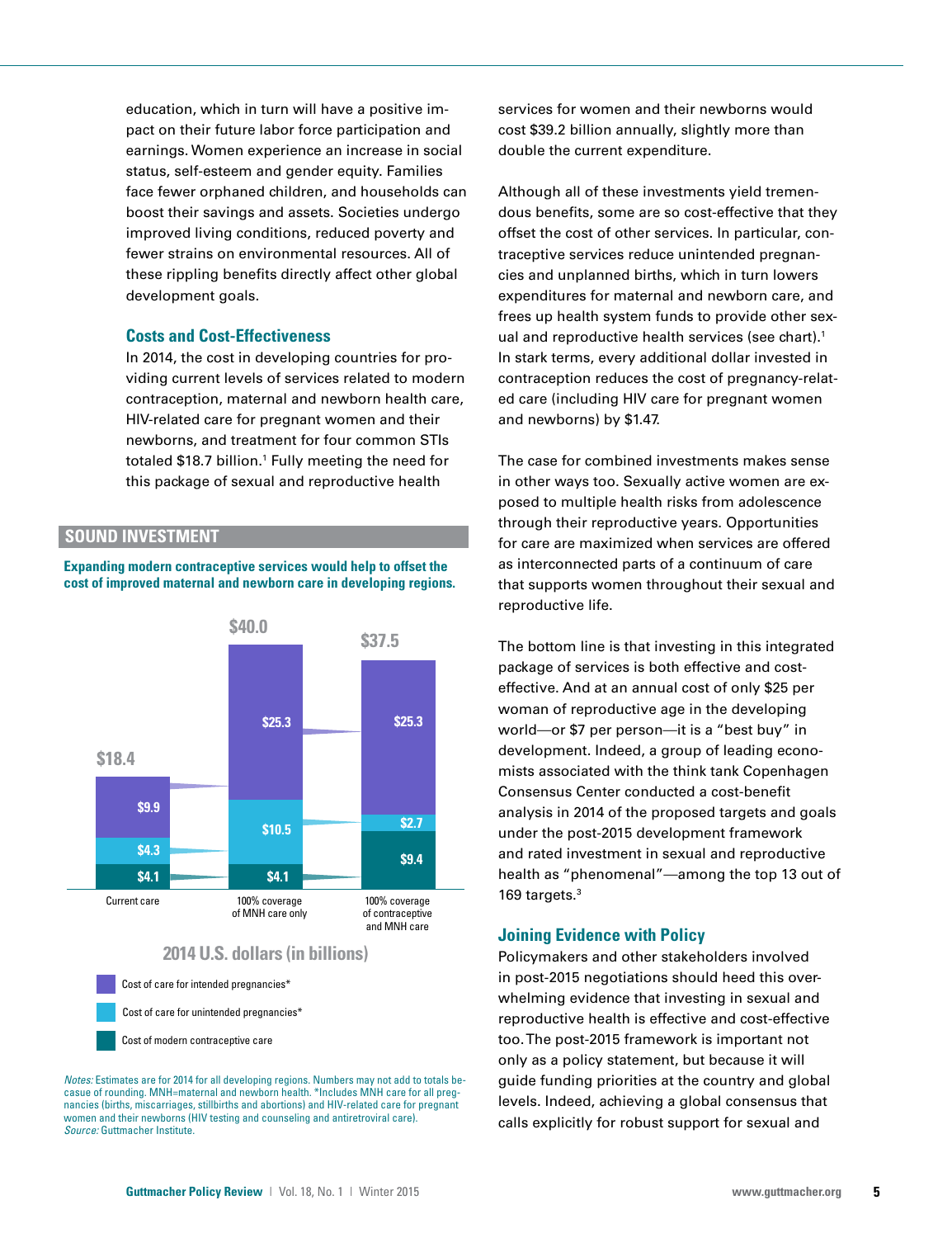reproductive health—and rights—increases the chances that women throughout the developing world will continue to see gains in their health and in their quality of life more broadly. Although access to sexual and reproductive health services is important, assuring sexual and reproductive rights is equally so, because women must possess the ability to make informed choices from among a range of high-quality methods and services freely and without discrimination.

Who then will provide the additional funding to meet these needs? Most likely it will come from those already paying: individuals receiving services and their national governments—who together cover the bulk of current expenditures—and from international donors and nongovernmental organizations. Among donors, the United States plays a leading role in all three areas of sexual and reproductive health covered in the *Adding It Up 2014* analysis. In particular, it has always been and remains the single largest donor toward family planning and reproductive health programs overseas. It is also the largest donor toward HIV and AIDS programs in the developing world, and is responsible for the creation of PEPFAR (President's Emergency Plan for AIDS Relief), which has significantly contributed to combating the global AIDS epidemic. In the area of maternal and newborn health, the United States is spearheading a new initiative to end preventable child and maternal deaths by dramatically accelerating progress through setting new priorities and streamlining resources in 24 focus countries. The overarching goal of the initiative is to end preventable child deaths by 2035, and it acknowledges that family planning is an essential, high-impact intervention to reach its goals on maternal, newborn and child health. It goes further by noting that "family planning is one of the most effective interventions in the history of public health."4

In recent years, the United States under the leadership of the Obama administration has joined with many other nations in advocating strongly at the UN for continued global support for women's sexual and reproductive health, and for at least reproductive—if not sexual—rights. Indeed, a broad swath of governments and stakeholders participating in the post-2015 discussions appears to have

heard the message. A high-level panel appointed by the UN Secretary General to advise him on the post-2015 agenda identified universal access to sexual and reproductive health and rights as a priority. In particular, the influential panel, co-chaired by the Presidents of Indonesia and Liberia and the Prime Minister of the United Kingdom, held a series of consultations with stakeholders and thereafter issued recommendations that included ensuring universal sexual and reproductive health and rights as a target under the goal of ensuring healthy lives.<sup>5</sup>

In parallel, an official high-level UN working group had been undergoing its own process for a proposal on a new set of sustainable development goals. In its final report, the working group recommended 17 goals and 169 targets, two of which referenced sexual and reproductive health. Specifically, under a broader health goal, the document identified a target that countries "by 2030, ensure universal access to sexual and reproductive health-care services, including for family planning, information and education, and the integration of reproductive health into national strategies and programmes."6 Additionally, the goal on gender equality includes a target to "ensure universal access to sexual and reproductive health and reproductive rights as agreed in accordance with the Programme of Action of the International Conference on Population and Development and the Beijing Platform for Action and the outcome documents of their review conferences."6

In this final year of post-2015 negotiations, government negotiators and civil society must grapple with many worthy competing priorities to formulate a consensus around a new global development framework. In addition, certain socially conservative countries and activists that are hostile to sexual and reproductive health and rights are sure to agitate specifically against addressing these issues in the final framework. The new evidence about the value and wisdom of investing in sexual and reproductive health and rights, however, is unequivocal. It reaffirms and bolsters the earlier research in this area and confirms that an individual's ability to attain sexual and reproductive health is essential and integral to societies' success in achieving sustainable development.